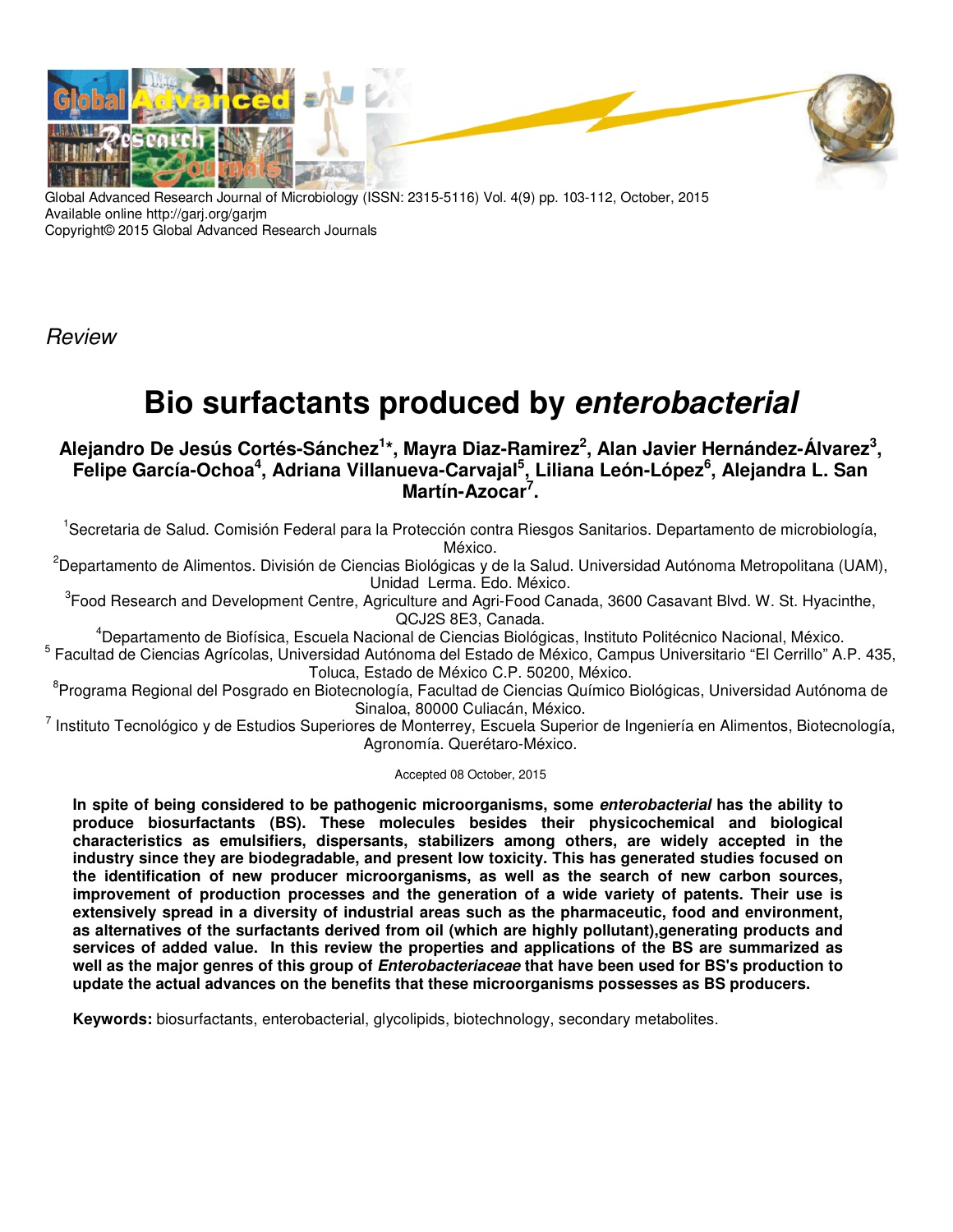### **INTRODUCTION**

The family Enterobacteriaceae are a group of bacteria that received this name due to the fact that normally they are located like saprophytes in the digestive tract of animals and man, though it is also possible to find them as transitory microbiota or normal in oropharynx, skin and genitourinary tract. In addition they are considered as well as cosmopolitan organisms isolated from soil, water and vegetables. Among the genre that constitutes this group are: Escherichia spp., Klebsiellaspp., Salmonella spp., Enterobacter spp., Serratia spp., Hafnia ssp., Citrobacter ssp., Yersiniaspp., Proteus ssp., Rhanella ssp.,<br>Providenciaspp., Morganella spp., Shigella spp.,, Morganella spp., Shigella spp.,, Edwarsiella spp., Ewingella ssp., Budvicia ssp., Tatumella ssp., Erwinia spp.,Koserella ssp., Kluyvera ssp., Hoganella ssp., Moellenella ssp., Leminorella ssp., Buttiauxella ssp., Pantoea spp. Some of them are considered as pathogenic for man and plants, being in some cases in a certain manner as opportunists (Ocaña et al. 2007; Romero, 2007; Ardila, 2010; Puerta and Mateos, 2010; Toth et al. 2003). They are gram negative microorganisms with cane or bacillus form of 1-3 µm of length and 0.5 µm of diameter, generally mobile (flagellum), pili's producers, can be aerobic and facultative anaerobic, do not form spores, able to reduce nitrates to nitrites (some exceptions does exist), do not liquefy alginate, capable to ferment carbohydrates as glucose (Embden-Meyerhoff Route) to pyruvic acid with gas production, are oxidase negative, catalase producers and its growth is not favored by NaCl presence (Romero, 2007; Koneman et al. 2008; Puerta and Mateos, 2010; Ardila 2010),in the Table 1 different biochemical tests for the identification of enterobacterial at laboratory level are shown. These bacteria possess a cytoplasmic membrane, a peptidoglycan cover and a complex cellular wall that comprises the capsule, which contains lipopolysaccharides (LPS) and channels for antibiotics and nutrients penetration. They also possess three different types of surface antigens which serves to identify and serotype them, they are: the O somatic antigen of cellular wall, flagellum antigen H, and the K antigen or capsular (Romero, 2007; Ardila, 2010); They also have showed the aptitude to acquire rapidly resistance to antibiotics even to third generation cephalosporin and in recent years a percentage every time higher for these bacteria, mainly of the Klebsiella spp. and Enterobacter spp. genre, due to its capacity to synthetize extended spectrum ß-lactamases (ESBL) turning this situation a topic of great medical importance (Puerta and Mateos, 2010; Ocaña et al. 2007).

The pathogeny of the enterobacterialits due to a wide variety of virulence factors which involves the antigenic

variation, endotoxins as the O antigen where in addition certain O antigens might act as adhesion/colonization factors which are necessary for the infection, H antigens that are possibly responsible for its capacity of progression across the urinary tract (Ardila, 2010), exotoxins (thermolabile or thermostables), the capsule that gives them protection against phagocytosis, fimbria that are filamentous prolongations which allows the adherence of bacteria to specific recipients of the respiratory tract cells, digestive and genitourinary, plasmids (fragments of transferable extra chromosomic DNA from bacteria to bacteria, not always of the same specie), which confers them antibiotics resistance (R plasmids), bacteriocins (bactericidal substances against strains of the same specie but not against themselves) as colicine and marceline, and finally the intracellular location as protection against the immunological system and antibiotics (Romero, 2007; Ardila, 2010).

The pathogenic character of these microorganisms can bring many harmful effects to health; Nevertheless the saprophytic character of some of them, can lead to different benefits for the man as is the case of fungi and yeasts which are producers of a wide diversity of food and pharmaceutical metabolites use with great economic impact (Montoya,2008),likewise the bacteria such as lactic acid bacteria (LAB) that occurs in the production and food preservation (yogurt, cheeses, pickles, sausages, and ensilages) and as well as probiotics due to the health benefits of whom consume these products in adequate dosages (immune stimulation, reduction of serum cholesterol, colon cancer, intolerance to lactose among others) (Ramírez et al. 2011).

The potential discovery in the micro biodiversity is a part of an important activity known as bio-prospection, which consists on the search and analysis of diverse ecosystems, which goes from thermal waters, glaciers zones, and marine sediments, contaminated zones with hydrocarbons amongst others, in order to select those microorganisms with useful metabolic properties of economic and commercial interest. Leading the search to producer organisms of agricultural, pharmacological and food interests predominantly, as well as its application in bioremediation activities (Piñero-Bonilla, 2013).

In this matter stands out the finding of some enterobacterial which are capable to produce metabolites of biotechnological interest such as the bio surfactants (BS); Which in the recent years, have generated significant expectations of industrial interest for their high potential of applications in diverse areas such as food, agricultural, domestic cleanliness, cosmetics, oil recovery and<br>environment throughout bioremediation processes. bioremediation Nevertheless, one of the limitations in the commercialization and use of these biological compounds,

<sup>\*</sup>Corresponding author: alecortes\_1@hotmail.com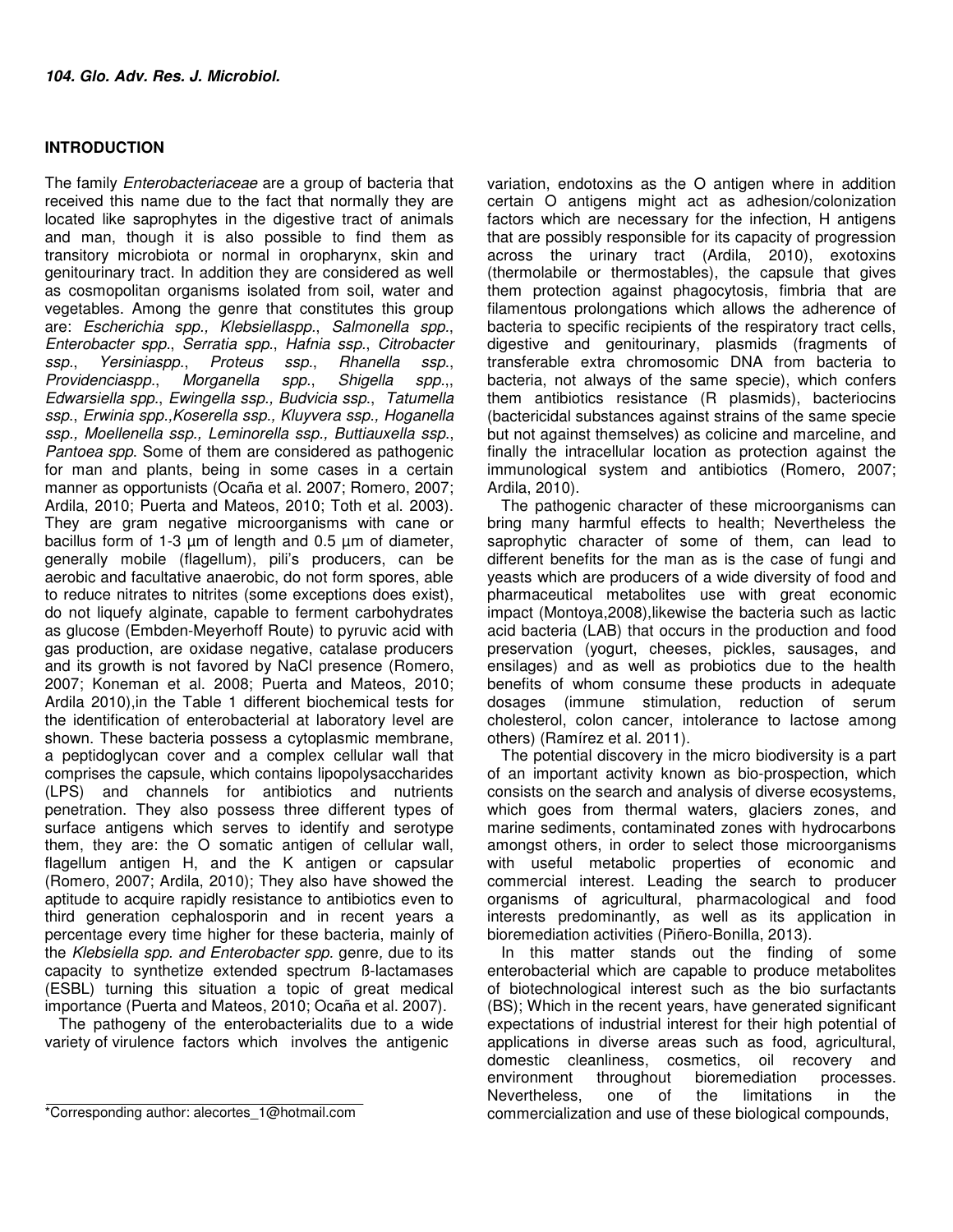| <b>Analysis</b>                                             |                        |                             |              |  |  |  |
|-------------------------------------------------------------|------------------------|-----------------------------|--------------|--|--|--|
| Production of enzymes                                       | Oxidase                | Urease                      | <b>DNase</b> |  |  |  |
|                                                             | Lipase                 | Gelatinase                  | Catalase     |  |  |  |
|                                                             | Ornitin descarboxilase | Phenylalanine<br>desaminase |              |  |  |  |
|                                                             | Arginin dihidrolase    | Lysin                       |              |  |  |  |
|                                                             |                        | descarboxilase              |              |  |  |  |
| SugarsFermentation                                          | Glucose                | <b>Dulcitol</b>             | Ramnose      |  |  |  |
|                                                             | Lactose                | Arabinose                   |              |  |  |  |
|                                                             | Sacarose               | Xilose                      |              |  |  |  |
|                                                             | Manitol                | Melobiose                   |              |  |  |  |
|                                                             | Adonitol               | Sorbitol                    |              |  |  |  |
|                                                             | Rafinose               | Celobiose                   |              |  |  |  |
| Metabolism<br>and                                           | Metil Red              | $H2S$ production            |              |  |  |  |
| locomotion                                                  | Voges-Proskauer        | production<br>Indol<br>and  |              |  |  |  |
|                                                             |                        | gas                         |              |  |  |  |
|                                                             | Citrate                | movility                    |              |  |  |  |
|                                                             | Malonate               |                             |              |  |  |  |
| Romero, 2007; Koneman et al. 2008; García and Mendoza, 2014 |                        |                             |              |  |  |  |

 **Table 1.** Biochemical tests for the identification of microorganisms belonging to the Enterobacteriaceae family.

are the high inherent costs of their large-scale production. Therefore, the studies around the world in the production area of these compounds has gone so far to the search of producer strains, as well as the optimization of the production processes that involves the use of inexpensive substrates diminishing this way the costs (Jimenez et al.2010).

The current review is focused in presenting in general means the properties and applications of the BS, as well as the producer microorganisms, specifically some members of the bacterial group Enterobacteriaceae, where some genre and species have shown that from their metabolism certain BS compounds with tenso-active characteristics can be obtained, achieving products of high added value and of biotechnological importance for diverse industries.

#### **Biosurfactants**

The bio surfactants (BS) are molecules with surface activity (capable of reducing the superficial and interfacial tension) synthesized by a broad variety of microorganisms generally by bacteria, filamentous fungi and yeasts, in an extra cellular manner or as compounds associated with cellular membranes during its growth in insoluble water substrates (Table 2). These compounds are characterized for being amphipathic due to an extensive variety of chemical structures in their molecules which involves hydrophobic groups (hydro carbonated unsaturated chains, saturated, or fatty acids) and hydrophobic (acids, phosphates, peptidicions, cyclical peptides, mono-, di - or

polysaccharides) (Janek et al. 2013; Cameotra et al.,2010; Marchant and Banat, 2012; Fracchia et al. 2012; Jimenez et al.2010; Nitschke and Costa, 2007). They are classified due to its composition and microbial origin under molecules of low molecular weight that includes: a) glycolipids b) phospholipids and fatty acids c) lipopeptides/lipoproteins which are efficient in the superficial and interfacial tension reduction; and molecules of high molecular weight such as: d) Polymeric surfactants and e) Surfactants particles which are effective in the emulsions stabilization (Nuvia et al. 2014; Kapadia and Yagnik, 2013; Nitschke and Costa, 2007). The glycolipids are the more commonly isolated BS`s and are widely studied due to their high production performance and low cost, are constituted by mono-, di-, tri- and tetra- saccharides in combination with one or more aliphatic fatty acids chains or hydroxi-aliphatic acidsby an ester group (Nuvia et al.2014; Kapadia and Yagnik, 2013; Jimenez et al. 2010). The BS are generally synthesized during the secondary metabolism, its main functions during growth and survival of the producer micro organisms are, the adhesion to interfaces in natural environments, emulsification of immiscible substrates in water, biodisponibility, hydrophobic substrate desorption for its degradation, nutrients transport, defense strategies against other micro organisms for its antibiotic effects in eukaryotes and prokaryotes and they also intervene in the microbe-host interactions, as well as in quorum sensing mechanisms (Gudiña et al. 2013; Cameotra et al. 2010; Jimenez et al. 2010).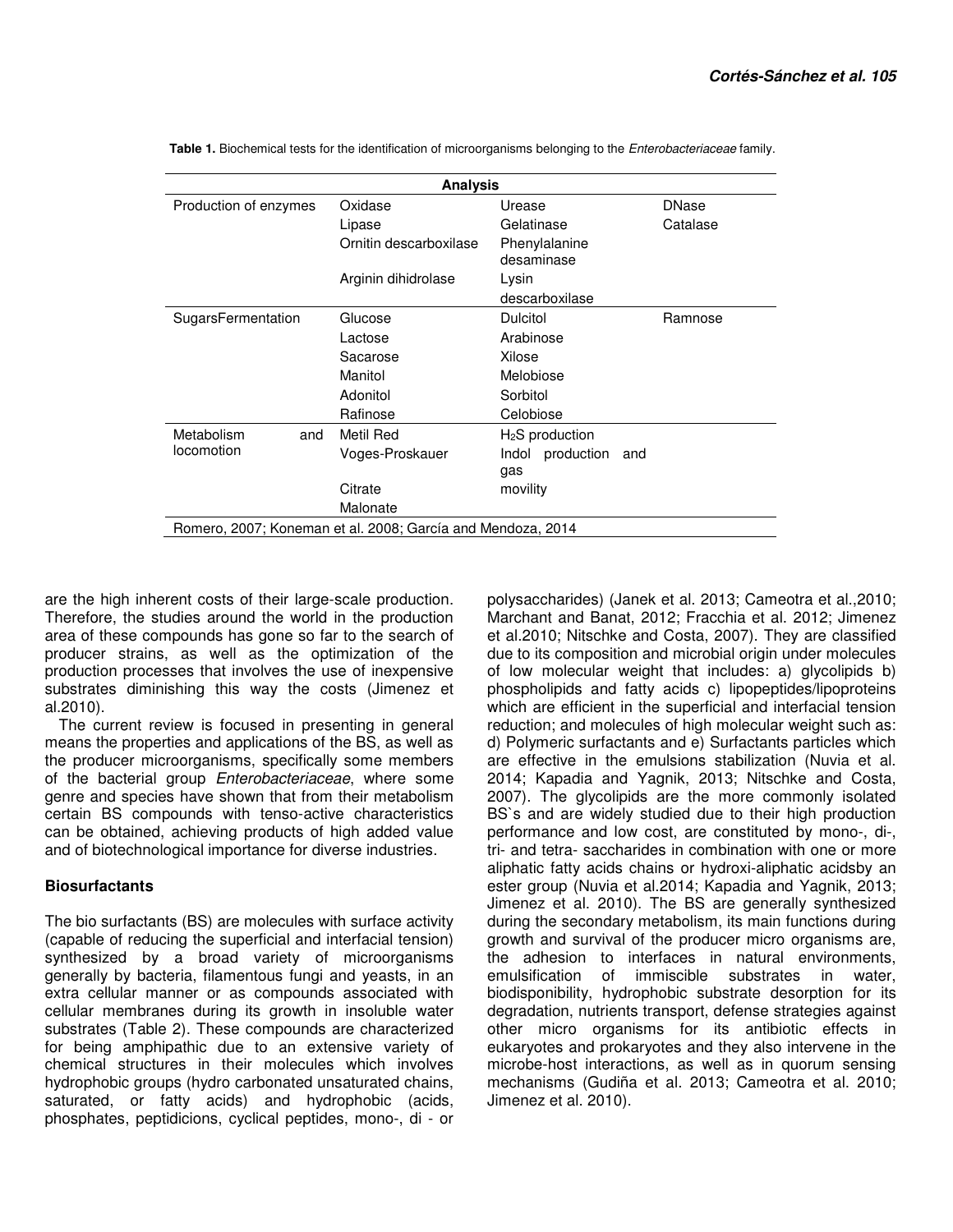Table 2.-Producer microorganisms of different BS (Yu et al.2002;Gunter et al.2005;Hewald et al.2005; Nitschke, and Costa,2007;Kapadia and Yagnik, 2013; Fracchia et al. 2012; Morita et al. 2013; Janek et al. 2013; Jimenez et al.,2010; Dinamarca et al.2013; Nuvia et al.2014).

| <b>Biosurfactant</b>             | Classification |           | Chemical structure               | Microorganism Producer                                                                                                              |
|----------------------------------|----------------|-----------|----------------------------------|-------------------------------------------------------------------------------------------------------------------------------------|
| Ramno lipids                     | Low<br>weight  | molecular | Glycolipid                       | Pseudomonas aeruginosa Pseudomonas<br>chlororaphis<br>Pseudomonas fluorescens<br>Pseudomonas putida BD2                             |
| Soforo lipids                    | Low<br>weight  | molecular | Glycolipid                       | Candida bombicola<br>Rhodotorula bogoriensis, Wickerhaminella<br>domercqiae<br>Candida batistae                                     |
| <b>Trehalo lipids</b>            | Low<br>weight  | molecular | Glycolipid                       | Rhodococcus erythropolis,<br>Mycobacterium spp.<br>Arthrobacter spp.<br>Nocardia spp.<br>Corynebacterium spp.<br>Brevibacteria spp. |
| <b>Mannosylerythritol lipids</b> | Low<br>weight  | molecular | Glycolipid                       | Pseudozyma sp.<br>Ustilago sp.                                                                                                      |
| <b>Celobiose Lipids</b>          | Low<br>weight  | molecular | Glycolipid                       | Ustilago maydis                                                                                                                     |
| <b>Mycolics acids</b>            | Low<br>weight  | molecular | Fatty<br>Acids/Neutral<br>lipids | Corynebacterium insidibasseosum                                                                                                     |
| Gramicidin                       | Low<br>weight  | molecular | Lipopeptide                      | <b>Bacillus</b> brevis                                                                                                              |
| <b>Iturin A</b>                  | Low<br>weight  | molecular | Lipopeptide                      | Bacillus amyloliquefaciens                                                                                                          |
| <b>Surfactin</b>                 | Low<br>weight  | molecular | Lipopeptide                      | <b>Bacillus subtilis</b><br><b>Bacillus pumilus</b><br>Lactobacillus spp.                                                           |
| <b>Emulsan</b>                   | Low<br>weight  | molecular | Lipo-polysaccharide              | Acinetobacter<br>calcoacetius                                                                                                       |
| <b>Vesicules</b>                 | High<br>weight | molecular | Surfactant particles             | Acinetobacter calcoaceticus                                                                                                         |
| Liposan                          | High<br>weight | molecular | Polymeric                        | Candida lipolytica                                                                                                                  |
| Mannoprotein                     | High<br>weight | molecular | Polymeric                        | Saccharomyces<br>cerevisiae                                                                                                         |

The diversity in the functional properties of the BS isextensive such as emulsifying, solubilizing, dispersant, moisturizing, foaming, cleanliness, phase separator, active surface and also able to reduce the viscosity of heavy liquids as oil, making them a potential alternative in many industrial processes and domestic applications. In addition for several years they have been considered to be substitutes to the replacement of synthetic surfactants in diverse industrial areas such as food, pharmacy, cosmetics, textiles, paintings, agrochemicals and in

bioremediation environment processes (Figure 1). The aforementioned is due to the fact that these biological molecules exert certain advantages or benefits on its counterparts of chemical origin such as its biodegradability, environment compatibility, low toxicity, high selectivity and specificity in extreme temperatures, pH and salinity, biocompatibility (as an example: not skin irritating), high digestibility, emulsifier activity, demulsifier and antimicrobial (Kapadia and Yagnik, 2013; Ławniczak et al. 2013; Fracchia et al. 2012; Jimenez et al. 2010) besides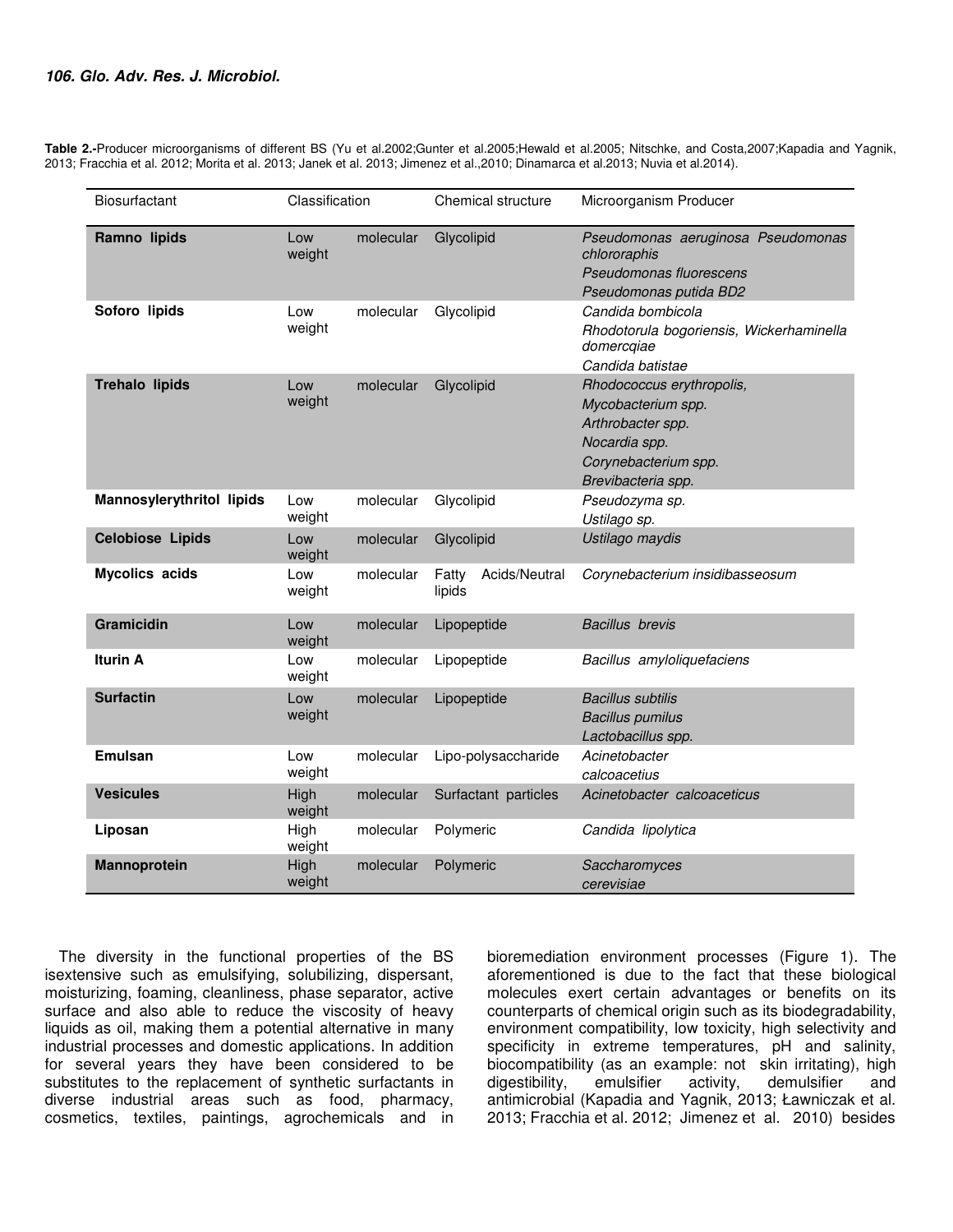

**Figure 1.-**Potential uses of BS in different industrial areas (Rodrigues, et al. 2006; Nitschke et al. 2007; Banat et al.2000; Jiménez et al., 2010; Banat, et al. 2010; Ławniczak et al. 2013; Kapadia and Yagnik, 2013; Gudiña et al. 2013).

these can be produced from economic raw materials or residual substrates as animal fat, fried oil, molases, soap stock, dairy whey, starch residues, by-products of the oil vegetal refinement and distilleries) (Maneerat et al.2005; Nitschke et al. 2007; Kapadia and Yagnik, 2013).

Many factors have been reported to affect the production, structure and properties of BS, among them are the producer strain nature, culture conditions and culture media composition (type, solubility and carbon source concentration). It's been reported that BS biosynthesis production it`s more predominant in water insoluble carbon sources instead of hydrophilic substrates (Kiran et al. 2014, Jimenez et al. 2010). Some hydrophobic sources used for this purpose are diesel, kerosene, phenanthrene, crude oil, vegetable oils (corn, soybean, sunflower and olive), glucose, sucrose, fructose, molasses, glycerol and other organic compounds (Nuvia et al. 2014; Fakruddin, 2012). However in some cases a catabolic

repression phenomenon could exist due to substrates such as glucose and other primary metabolites as acetate and tri carboxyl acids (Karanth et al. 1999; Jimenez et al., 2010). The nitrogenous source is an elemental component in cellular growth, proteins and enzyme synthesis, showing an effect in BS production, some microorganisms such as P. aeruginosa BS-2 and U. maydis showed a BS increase under limited nitrogenous conditions (Saharan et al. 2011). There are a wide variety of nitrogenous sources used in this process as urea, peptone, yeast extract, ammonium sulfate, ammonium nitrate, sodium nitrate, meat extract and malt (Fakruddin, 2012; Saharan et al. 2011). Phosphorus, metal ions, metal ions as nano-particles also affect the BS production, as well as the environmental conditions such as temperature, pH, dilution rate, agitation and aeration which is closely involved in the oxygen transfer from the gas to the aqueous phase (Nuvia et al.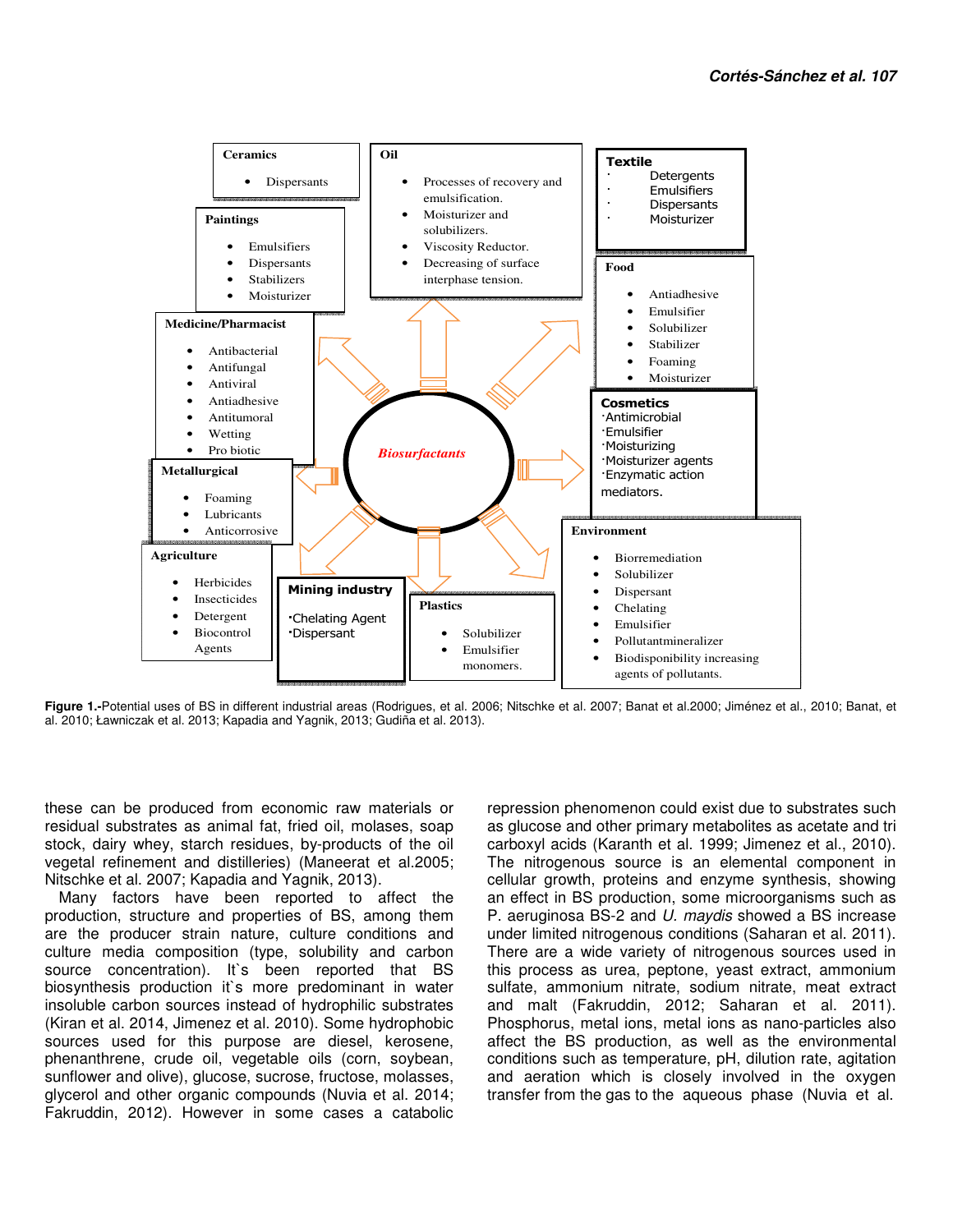2014; Fakruddin, 2012; Kiran et al. 2014, Jimenez et al. 2010).

# **BS production by different Enterobacteriaceae**

Some genera and species of the Enterobacteriaceae family that have been isolated and/or identified as BS producers are followed described; these compounds generally are promoted as an application alternative on different industrial areas, mainly in processes from oil industry and environment (bioremediation) due to their pathogen character.

**Klebsiella:** This genus is formed by different species, among the best studied are K. ozaenae, K. pneumoniae, K. oxytoca, K. planticola y K. terrigen. These bacteria are immobile and have an external layer formed by a large polysaccharides capsule (anti-phagocyte factor), this characteristic makes them dissimilar from other Enterobacteriaceae genus (Romero, 2007; PAHO, 2014). These microorganisms are mainly isolated from fecal and clinical samples; however, they appear and multiply naturally in aqueous environments and in nutrient-rich waters such as paper mill waste, textile and sugarcane processing where higher concentrations can be achieved (PAHO, 2014).

Rakeshkumar et al., (2013) evaluated the BS production capacity of the alkalophilic strain Klebsiella sp. RJ-03, isolated from soil contaminated with oil, using several unconventional carbon sources (M. indica, bagasse, wheat straw, rice hull, potato peel powder, corn powder, soy powder, Jatropha cake and seaweed sap) at 5% in distilled water, these samples were digested during 1 hr and incubated at 32°C/120rpm for 72h. The BS nature produced was a polysaccharide-protein complex; among the different carbon sources used the highest BS production (15.4g/L) was achieved using corn powder, obtaining suitable viscosity and emulsification properties, surface tension reduction, high temperature stability, pH and salt stress, ability to remove soil and fabrics oil, efficacy, stability and compatibility with different commercial chemical detergents and surfactants (SDS, Tween 80, Triton X-100) improving the yield of washing processes, this study confirms the possibility to obtain an economical industrial production of BS which can be used as an additive for industrial and home detergents.

Moreover Parven et al. (2012) reported the isolation of Klebsiella pneumoniae WMF02 strains from hydrocarbons polluted regions in Selangor, Malaysia. This strain was fermented in liquid state, using palm oil sludge (POS) as substrate at 4% and sucrose as co-substrate (5g/L) during 30h at 37°C and at 180rpm. This process enabled the synthesis of a phospolipid BS type, which reduced the surface tension of the fermentation broth from 36.2 mN/m to 26.2 mN/m, furthermore the addition of a water soluble co-substrate (sugars) facilitated the release of immiscible

substrates from the cells to the media. Additionally a nutrients optimization analysis (carbon sources, minerals and nitrogen) to synthesize BS was carried out showing as optimal concentrations: saccharose 5  $q/L$ , MgSO<sub>4</sub> 0.4  $q/L$ , FeSO<sub>4</sub> 0.3 g/L, NaNO<sub>3</sub> 2 g/L, K<sub>2</sub>HPO<sub>4</sub> 4 g/L, y 4 % (v/v) of POS, promoting a slight drop of the culture surface tension from 36.2 mN/m a 25.70 mN/m. These authors concluded that the palm oil sludge is a useful substrate to produce BS by Klebsiella pneumoniae WMF02 isolates.

**Proteus:** This genus involves several microorganisms in the shape of very mobile bacilli of which the most known species are Proteus mirabilis, P. vulgaris and P. myxofaciens. These species are considered pathogens and are associated with urinary tract infections which are prone to generate some opportunistic infections (Romero, 2007). Padmapriya et al. (2011) reported the ability of an isolated strain from Proteus inconstans to grow and produce BS on different carbon sources (glucose, saccharose and glycerol), temperature and pH conditions, evaluating its biodegradation and emulsification hydrocarbons ability. A BS glycolipid nature was obtained, showing a productivity of 0.8 mg/mL after 72h in a culture supplemented with glucose at pH 7 and 35°C. This Enterobacteriaceae was identified as a potential microorganism to be used for bioremediation processes on soils polluted with oil as well as in the enhanced oil recovery (EOR). Otherwise Ibrahim et al. (2013) reported the production of bacterial isolates from the soils through enrichment methods in agar-oil at 30°C/5 days, identifying among them some Enterobacteriaceae like Proteus vulgaris, Proteus mirabilis y Serratiamarcescens, showing a higher emulsification index (87%) of BS produced by Serratiamarcescens. The nature of the BS generated was lipopeptidic and could be used in the EOR process under different environmental conditions.

**Serratia:** These microorganisms are bacillus which live in the gut, and furthermore can produce pathologies and also affect other tissues. The most common species are Serratialiquefasciens, S. marcescens, S. rubidea, S. Ficaria  $y$  S. odorífera. Serratiamarcescens is the most known and it was considered as an important tracking environmental pollution signal due to its red pigmentation in culture media. Also, these microorganisms can be found in stagnant water, plants and soil (Romero, 2007; Koneman et al. 2008). Serratiastrains are able to generate different BS such as the BS ionic serrawettinas produced by Serratiamarcescens, presented in three species, W1, with a cycle structure (D-3-hydroxydecanoyl-L-seryl) 2, W2 D-3-hydroxydecanoyl-D-leucyl-L-seryl-L-threonyl-D-<br>phenylalanyl-L-isoleucyl lactone, and W3, phenylalanyl-L-isoleucyl lactone, and W3, cycle

depsipeptide formed by five amino acids and by dodecanoic acid. Serratiarubidaea produces rubiwettina R1, formed by D-3-hidroxi fatty acids and RG1, βglucopyranosyl ring bound to D-3- hydroxylated fatty acids. These molecules are secondary metabolites which are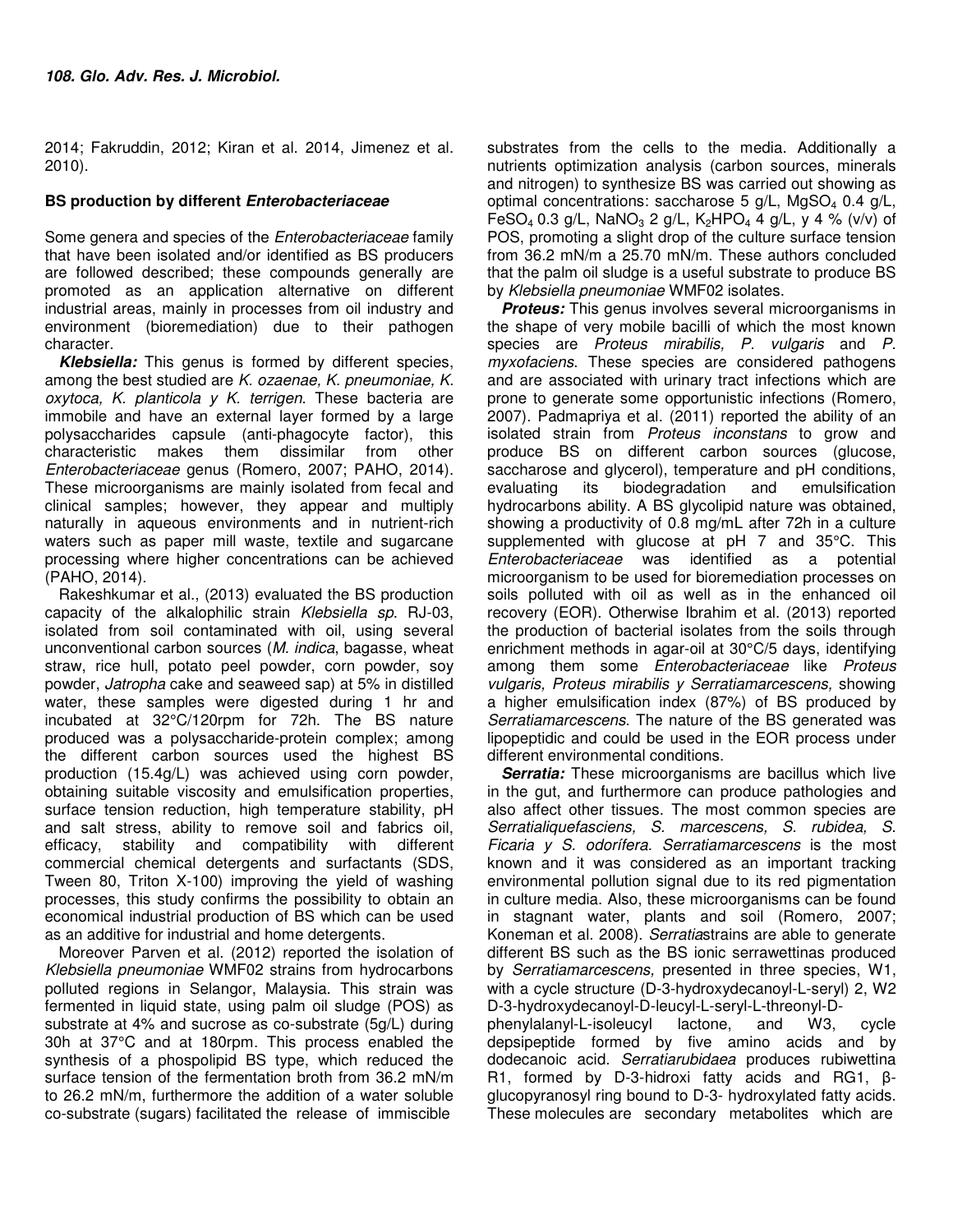produced at 30°C above culture surfaces in a liquid state and at 37°C in solid media secreted by extracellular vesicles. These BS facilitates the grow diffusivity and the colonization of the solid surface environment being more noticeable in deficient nutrimental conditions in order to find more nourishing areas; moreover serrawettinas with antibiotic activity have been reported acting as chemical carriers in the predator-prey relation and also have shown to be inductors in the apoptosis cycle of various cell lines derived from human tumors and cell B-chronic lymphocytic leukemia (Toheyet al. 2011). Devendra et al. (2011) reported the isolation of S. marcescens strain from marine environments which is able to produce BS in a Zobell marine broth during 48h/30°C/120rpm. The BS generated of glycolipid nature and also formed by glucose and palmitic acid demonstrated an inhibitory activity in the molding of biofilms and in the growth of pathogen agents as C. albicans, P. aeruginosa y B. pumilus, showing that the marine microflora is a source of bioactive compounds with many applications in the clinical and environmental areas.

**Providencia:** These microorganisms have similar characteristics to the Proteus genus; these are P. rettgeri, P. alcalifaciens, P. heimbache and P. stuartil; all of them are capable to remove the amine group in the phenylalanine. Furthermore, the infections produced by these microorganisms are uncommon in humans (Koneman et al. 2008; Romero, 2007). Parveen et al. (2014) found that Providencia alcalifaciens SM03 strain is able to produce a BS glycolipid-type when the residual palm kernel cake- (PKC) is degraded as substrate at 2% in liquid fermentation at 37ºC/180 rpm during 36h with yields of 8.3g/L, concluding that the PKC is a potential substrate in the BS production using this novel strain. Moreover Azizollah et al. (2011) reported that microorganisms isolated from the ear canal and groin areas of goats and cows which belongs to the genus Providentia spp. were able to generate BS through hemolytic activity assays and oil diffusion technique (O.S. SD). Also these authors observed that when the inoculation was performed in Lauria Bertani broth at 37 °C/72 h/ 50 rpm, the supernatants showed an emulsification index at the 24h (E24%), 72h (E72%) and O.S. SD of 54%, 54% and 71 cm for goat isolates and 50%, 63.6% and 5.55 cm for cow isolates, respectively. The authors suggested even though the function and composition of the BS is not well known, its probable function could be as an auxiliary in the surface on the fat layer elimination process by the hydrophobic fat solubility or in the prevention of the destructive function in the skin due to lytic substances; also it could contribute to the organic matter dissolution of the skin surface secreted by different systems in the body and also plays an important role in the formation of bacterial communities in the skin surface. Finally the ruminant's skin fat zones could be a good source of these BS producers, however more in

depth research about phylogenetic of the strains producers and chemical composition of the BS obtained must be developed.

**Enterobacter:** These microorganisms are mobile bacillus, which produce decarboxylation of ornithine and large quantities of gas; they are part of the native intestines microflora; some of them are pathogenic and sometimes they can generate opportunistic infections. The most known species are E. agglomerans, E. cloacae, E. aerogenes, E. asburiae, E. dissolvens (Koneman et al. 2008; Romero, 2007). Toledo et al. (2008) reported the isolation of *Enterobacter sp.* from crude oil wastes which was able to produce a polymeric BS growing on different hydrophobic substrates (n-octane, toluene, xylene, light mineral oil, heavy mineral oil and crude oil) at 1% during 8 days at 32°C and 100rpm, showing a higher yield of 0.86 ±0.23 g/L in heavy oil. These authors concluded that this strain is able to be used as emulsifier of the evaluated substrates with potential applications in bioremediation processes. On the other hand, Jadhav et al. (2011) reported the isolation of a bacterial strain from diesel contaminated soil, which was identified through genetic analysis of 16S rRNA, as member of the genus Enterobacter and named Enterobacter sp., MS16. This strain was able to produce BS and grew on unconventional substrates such as molasses, sunflower oil and peanut oil residues, being the latest the one with highest BS production (1.5g/L) and with a 68% surface tension decrease. Moreover the composition of this BS was mainly composed of glucose, galactose and arabinose as well as well as  $C_{16}$  and  $C_{18}$  hydroxy fatty acids; the BS also showed antifungal activity and inhibition of fungal spores' germination. The conclusion of this work was that the Enterobacter sp., MS16 production and the use of the residual industrial substrates are an economical way to produce BS with biological activity and with excellent surface activity properties. Hošková et al. (2013) analyzed the production of the BS rhamnolipid type (composed of rhamnose and β-hydroxylated fatty acids) produced by Enterobacter asburiae which was isolated from culture collections. This process (200h at 30°C / 100rpm) used 200 mL of mineral basic medium, a variety of carbon sources (glycerol, sunflower oil and sodium citrate), two sources of nitrogen (NaNO<sub>3</sub> and  $(NH<sub>4</sub>)<sub>2</sub>SO<sub>4</sub>$ ) and different phosphorus concentrations in order to observe their effect on production. The higher BS concentration was 0.51g/L during the late stationary growth phase using as a carbon source sodium citrate, then glycerol and sunflower oil. It was also observed that when sodium nitrate was used as a nitrogenous source the highest production was achieved while the phosphorous content did not have any significant effect. A higher percent of decanoic acid was presented in these BS compared with those produced by P. aeruginosa showing a better emulsification activity (22 mg/L) at values of critical micelle concentration (CMC) (the CMC is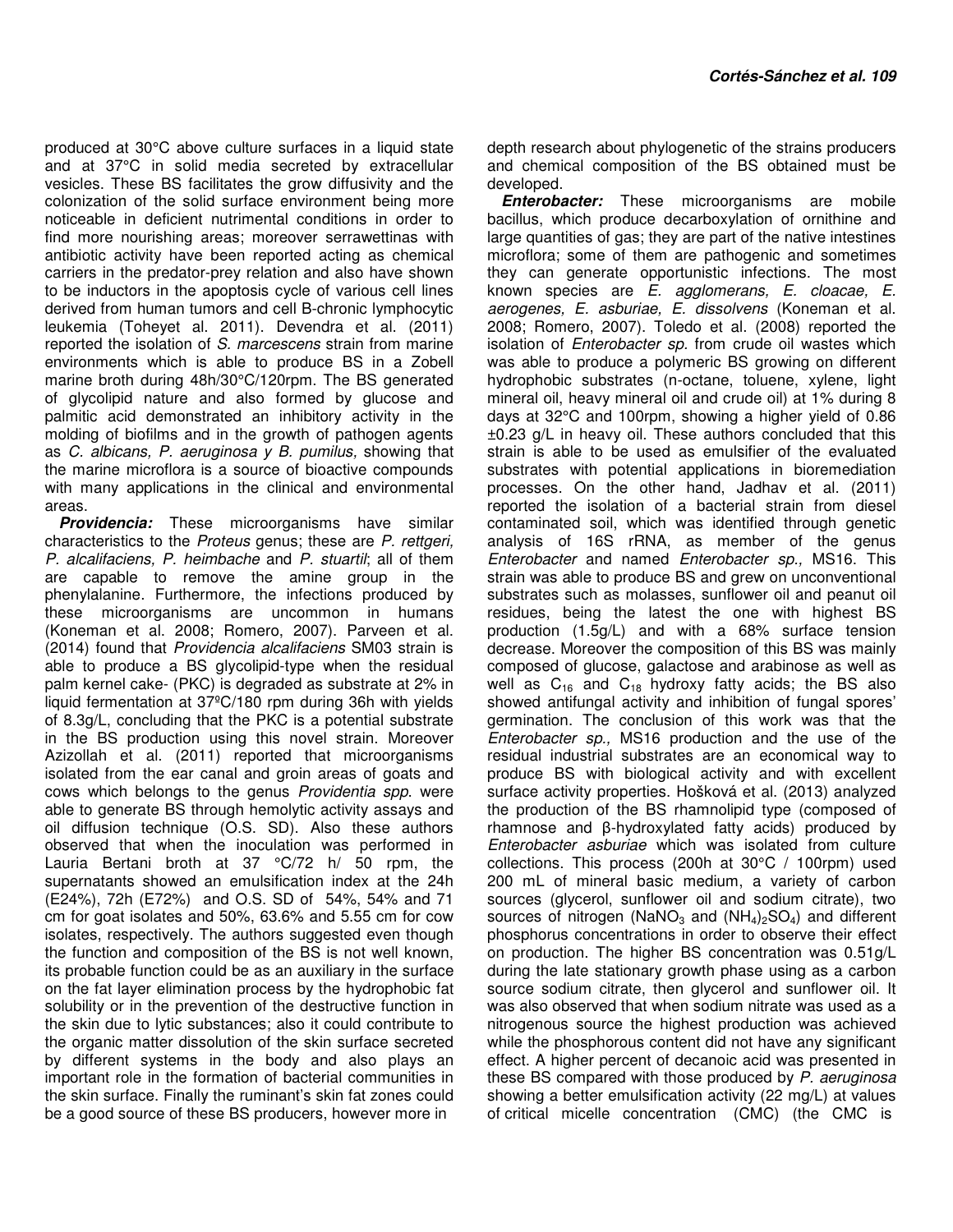considered an important surfactants physicochemical property, which indicates its emulsification ability) than the ramnolipids generated by P. aeruginosa which is the most known microorganism as a producer of these compounds with CMC of 60 mg/L.

**Citrobacter:** This genus has 11 species, among the most important are C. freundii, C. diversus y C. amalonaticus. These microorganisms are ubiquitous and frequently cause urinary tract and respiratory infections in immune-compromised organisms. Biochemically are characterized by decarboxylating lysine, producing  $H_2S$ and using citrates as unique carbon source (Koneman et al. 2008; Romero, 2007). Santi et al., (2013) reported from the BLAST (Basic Local Alignment Search Tool) gen 16rRNA sequencing analysis the identity of the *Citrobacter* and Enterobacter strains isolated from soils contaminated with fecal matter being specifically Citrobacterfarmeri and E. cloacae subsp. Dissolvens. The phylogenetic analysis showed a close relationship with C. farmeri y C. amalonaticus, E. hormaechei  $y$  E. mori. The isolated strains were capable to produce termostablelipo-peptides (100°C /30 min) with antibacterial activity against gram positives and negative strains. These authors concluded that there is presence of producer and co-producer strains of different antimicrobial lipo-peptides which are part of the human intestinal flora and frequently are isolated from foods, these microorganisms have showed potential applications in biotechnology as well as pharmaceutical and food uses, specifically in the preservation of dairy products. However, the large scale production of antimicrobial lipo-peptides is still expensive, being of high importance the optimization of the physical and chemical culture parameters and the transcriptional regulation of the lipopeptidesynthetases genes.

**Escherichia:** For a long time, it was believed that coli was the unique specie of the *Escherichia* genus, this specie has been widely studied and recognized as a saprophytic from intestinal native flora and as human pathogen which causes many clinical trials, both intestinal and extra intestinal (Romero, 2007;Herrera et al. 2001). However, the identity systems (galleries API, Vitek and Micro Scan) have allowed the species number to increase. Now, this genus involves species like E. coli, E coli inactiva, E. hermannii, E. vulneris, E. fergusonii y E. blattae (Herrera et al., 2001). Species as fergusonii producing molecules of biotechnological interest.Sriram et al., (2011) reported the isolation of Escherichia fergusonii from the soil contaminated with oil, capable to degradate hydrocarbons, tolerate heavy metals and synthesize lipo-peptides type emulsifiers, which are temperature stable, pH and salt conditions of NaCl,  $CaCl<sub>2</sub>$  and  $MgCl<sub>2</sub>$  from oil as the unique source of carbon and energy. This study shows the emergence of new strains as producer of bio surfactants with potential environmental applications in bioremediation of hydrocarbons and heavy metals.

**Pantoea:** Recently this genus has been described within<br>
nterobacteriaceae due to taxonomic difficulties Enterobacteriaceae due to taxonomic difficulties associated with members of Enterobacter agglomerans complexes. Seven species composed this genus, P. agglomerans, P. dispersa, P. stewartii, P. punctata, P. citrea, P. terrea y P. ananas. Some species are reported as pathogen in plants and occasionally in humans as opportunists (Perez, 2008; Segado-Arenasa et al. 2012). On the other hand, these strains have shown ability to synthesize BS; Vasileva-Tonkova and Gesheva (2007) reported the isolation from ornithological soils in Dewart Island (Frazier Islands), Antarctica, of Pantoea sp. A-13 which is able to produce a BS glycolipid type as the ramnolipids during its growth in  $n$ -paraffins or kerosene as unique carbon sources. These results were tested through hemolytic activity studies, growth inhibition of microorganisms as *Bacillus subtilis*, and fine layer chromatographic studies. This strain has been proposed as BS producer with potential application in bioremediation.

## **CONCLUSION**

The family *Enterobacteriaceae* are a variety of bacteria which may be pathogenic, saprophytic or opportunistic. Some members have been isolated and identified by their ability to produce compounds BS with physical, chemical, biological properties with potential benefits for humans and the environment, such as its emulsifier, antimicrobial, chelating solubilizing capacity, among others. However, today there is still a wide variety of studies related to the isolation and identification of new strains of producers molecular mechanisms of synthesis, physical, chemical or biological properties of the biosurfactants generated, effectiveness of such properties, production optimization and Industrial Scaling. So the challenges of the scientists in the area still remain in search of a better quality of life, environmental protection and sustainable development.

#### **REFERENCES**

- Azizollah E, Najmeh T, Saeid K (2011). Biosurfactant Producing Bacteria on Oily Areas of Ruminant Skin. Iranian Journal of Pharmaceutical Sciences 7(2): 117-121.
- Banat IM, Franzetti A, Gandolfi I, Bestetti G, Martinotti MG, Fracchia L, Marchant R (2010). Microbial biosurfactants production, applications and future potential. Applied Microbiology and Biotechnology, 87(2), 427-444.
- Banat IM, Makkar RS, Cameotra SS (2000). Potential commercial applications of microbial surfactants. Applied microbiology and biotechnology, 53(5), 495-508.
- Cameotra SS, Makkar RS., Kaur, J., & Mehta, S.K. (2010). Synthesis of biosurfactants and their advantages to microorganisms and mankind. In Biosurfactants (pp. 261-280). edited by Ramkrishna Sen. Landes Bioscience and Springer Science+Business Media. Springer New York.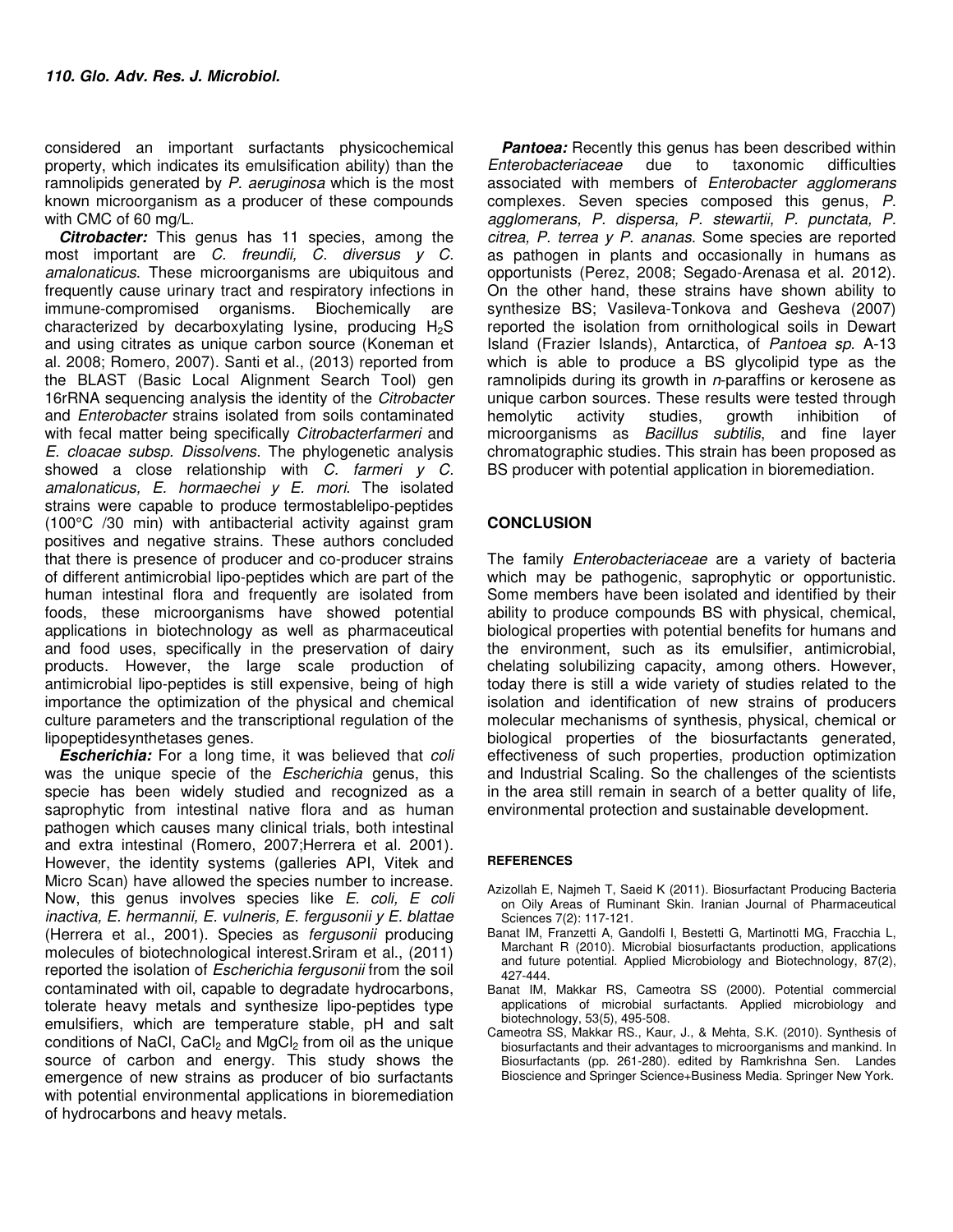- Devendra HD, Vinay S, Pawar YV, Nancharaiah V, Venugopalan P, Ameeta Ravi K, Smita SZ (2011). Anti-biofilm potential of a glycolipid surfactant produced by a tropical marine strain of Serratiamarcescens. Biofouling: The Journal of Bioadhesion and Biofilm Research, 27:6, 645-654.
- Elmer W, Koneman S, Allen (2008). Koneman. Diagnostico Microbiológico/ Microbiological diagnosis: Texto Y Atlas En Color/ Text and Color Atlas. 6ta edición Ed. Médica Panamericana, 1691p.
- Fakruddin Md (2012). Biosurfactant: Production and Application. J Pet Environ Biotechnol 3:124. doi:10.4172/2157-7463.1000124.
- Fracchia L, Cavallo M, Martinotti MG, Banat IM (2012). Biosurfactants and bioemulsifiers biomedical and related applications–present status and future potentials. Biomedical science, engineering and technology, 14, 326-335.<br>.Gakpe E
- Rahman PKSM, Mohamed HAA (2007). Microbial Biosurfactants – Review. J. Mar. Atmos. Res. 3(2): 1-17.
- García BP, Mendoza MA (2014). Pruebas bioquímicas tradicionales y de alta resolución para identificación manual de enterobacterias. Acta bioquímica clínica latinoamericana, 48(2), 249-254.
- Gudiña EJ, Rangarajan V, Sen R, Rodrigues LR (2013). Potential therapeutic applications of biosurfactants. Trends in pharmacological sciences, 34(12), 667-675.
- Herrera M, Moya T, Vargas A, Herrera M, Herrera JF y Marín JP. (2001). Aislamiento de cepas de Escherichiaspp. diferentes de Escherichiacoli en el Hospital Nacional de Niños de 1995 a 2000. Rev. Méd. Hosp. Nac. Niños (Costa Rica) vol.36 n.1-2 San José.
- Hošková M, Schreiberová O, Ježdík R, Chudoba J, Masák J, Sigler K, Řezanka T (2013). Characterization of rhamnolipids produced by nonpathogenic Acinetobacter and Enterobacter bacteria. Bioresource technology, 130, 510-516.
- Ibrahim ML, Ijah UJJ, Manga SB, Bilbis LS, Umar S (2013). Production and partial characterization of biosurfactant produced by crude oil degrading bacteria. International Biodeterioration and Biodegradation, 81, 28-34.
- Jadhav M, Kagalkar A, Jadhav S, Govindwar S (2011). Isolation, characterization, and antifungal application of a biosurfactant produced by Enterobacter sp. MS16. European Journal of Lipid Science and Technology, 113(11), 1347-1356.
- Janek T, Łukaszewicz M, Krasowska A (2013). Identification and characterization of biosurfactants produced by the Arctic bacterium<i> Pseudomonas putida</i> BD2. Colloids and Surfaces B: Biointerfaces, 110, 379-386.
- Jiménez ID, Medina MSA, Gracida RJN (2010). Propiedades, aplicaciones y producción de biotensoactivos: una revisión. Revista internacional de contaminación ambiental, 26(1), 65-84.
- Kapadia SG, Yagnik BN (2013). Current Trend and Potential for Microbial Biosurfactants. Asian Journal of Experimental and Biological Sciences, 4, 1-8.
- Karanth NGK, Deo PG, Veenanadig NK (1999). Microbial production of biosurfactants and their importance. Current Science, 77(1): 116-126.
- Kiran GS, Nishanth LA, Priyadharshini S, Anitha K, Selvin J (2014). Effect of Fe nanoparticle on growth and glycolipid biosurfactant production under solid state culture by marine Nocardiopsis sp. MSA13A. BMC Biotechnology, 14:48.
- Ławniczak Ł, Marecik R, Chrzanowski Ł (2013). Contributions of biosurfactants to natural or induced bioremediation. Applied microbiology and biotechnology, 97(6), 2327-2339.
- Maneerat S (2005). Production of biosurfactants using substrates from renewable-resources. Songklanakarin J. Sci. Technol., 27(3): 675-683.
- Marchant R, Banat IM (2012). Biosurfactants: a sustainable replacement for chemical surfactants?. Biotechnology letters, 34(9), 1597-1605.
- Montoya VHH (2008). Microbiología básica para el área de la salud y afines. 2da edición. Editorial. Universidad de Antioquia. 282 p.
- Nitschke M, Costa SGVAO (2007). Biosurfactants in food industry. Trends in Food Science and Technology, 18(5), 252-259.
- Nuvia L, Sánchez-Salinas E, Ortiz-Hernández ML (2014). Biosurfactantes y su papel en la biorremediación de suelos contaminados con plaguicidas. Revista Latinoamericana de Biotecnología Ambiental y Algal, 4(1), 47-67.
- Pacwa-Płociniczak M, Płaza Grażyna A, Piotrowska-Seget Z, Singh Swaranjit C (2011). Environmental Applications of Biosurfactants: Recent Advances. Int. J. Mol. Sci., 12(1), 633-654.
- Padmapriya B, Rajeswari T, Suganthi S, Rajeswari T, Jayalakshmi S (2011). Biosurfactant Production And Plasmid Isolation From Newly Isolated Hydrocarbonoclastic Bacteria Proteus inconstans. International Journal of Pharmaceutical and Biological Archives; 2(2): 784-790.
- Padmapriya B. and Suganthi S (2013). Antimicrobial and Anti Adhesive Activity of Purified Biosurfactants Produced by Candida species. Middle-East Journal of Scientific Research 14 (10): 1359-1369.<br>PAHO (2014). access 17-february
- 17-february 2015 (http://www.bvsde.paho.org/cdgdwq/docs\_microbiologicos/Bacterias%2 0PDF/Klebsiella.pdf)
- Parveen J, Shajrat M, Md. Zahangir A, Wan M, Fazli WN (2014). Isolation and selection of new biosurfactant-producing bacteria from degraded palm kernel cake under liquid state fermentation. J. Oleo Sci. 63, 8, 795-804.
- Perez y Terron, R (2008). Evaluación de la diversidad genética y bioquímica de Pantoeasp. en maíz (Doctoral dissertation).Instituto politécnico nacional. Tlaxcala, México.http://tesis.ipn.mx/dspace/bitstream/123456789/3549/1/EVALU ACIONDIVERSIDAD.pdf
- Piñero-Bonilla J (2013). Importancia biotecnológica de la micro biodiversidad. Los nuevos cazadores de microbios. Revista Venezolana de Ciencia y Tecnología de Alimentos, 4(2), 284-317.
- Rakeshkumar M, Jain KM, Nidhi J, Avinash M, Bhavanath J (2013). Effect of unconventional carbon sources on bio surfactant production and its application in bioremediation. International Journal of Biological Macromolecules 62: 52– 58.
- Ramírez JCR, Ulloa PR, Velázquez MY, González JAU, Romero FA (2011). Bacterias lácticas: Importancia en alimentos y sus efectos en la salud. Revista Fuente Año, 2(7). 1-16pp.
- Rodrigues L, Banat IM, Teixeira J, Oliveira R (2006). Biosurfactants: potential applications in medicine. Journal of Antimicrobial Chemotherapy, 57(4), 609-618.
- Romero Cabello R. (2007). Microbiology and Human Parasitology: Etiological Basis of Infectious and Parasitic Diseases. 3ra edición. Ed. Médica Panamericana, 1- 1802 p.
- Saharan BS, Sahu RK, Sharma D (2011). A review on biosurfactants: fermentation, current developments and perspectives. Genetic Engineering and Biotechnology Journal,GEBJ-29,p.14.
- Salihu A, Abdulkadir I, Almustapha MN (2009). An investigation for potential development on Biosurfactants. Biotechnology and Molecular Biology Reviews Vol. 3 (5):111-117.
- Santi MM, Shalley S, Anil KP, Annu K, Suresh K (2013). Isolation and characterization of diverse antimicrobial lipopeptides produced by Citrobacter and Enterobacter. BMC Microbiology, 13:152.
- Segado-Arenasa A, Alonso-Ojembarrenaa A, Lubián-Lópeza SP, y García-Tapia AM (2012). Pantoeaagglomerans: a new pathogen at the neonatal intensive care unit?. Arch Argent Pediatr; 110(4):77-79.
- Sriram MI, Gayathiri S, Gnanaselvi U, Jenifer PS, Mohan Raj S, Gurunathan S (2011). Novel lipopeptide bio surfactant produced by hydrocarbon degrading and heavy metal tolerant bacterium<i> Escherichia fergusonii</i> KLU01 as a potential tool for bioremediation. Bioresource technology, 102(19): 9291-9295.
- Swaranjit SC, Randhir S, Makkar JK, Mehta SK (2010). Synthesis of Biosurfactants and Their Advantages to Microorganisms and Mankind. Chapter 20 in Biosurfactants, edited by Ramkrishna Sen. Landes Bioscience and Springer Science+Business Media.
- Tohey M, Taichiro T, Yoji N (2011). Serrawettins and Other Surfactants Produced by Serratia.pp.93-120. In: Biosurfactants from genes to applications. Editor Gloria Soberon-Chavez. Microbiology Monographs Volume 20. Series Editor: Alexander Steinbuchel. Springer.
- Toledo FL, Gonzalez-Lopez J, Calvo C (2011). Production of bioemulsifier by Bacillus subtilis, Alcaligenesfaecalis and Enterobacter species in liquid culture. Bioresource Technology 99 (2008) 8470–8475.